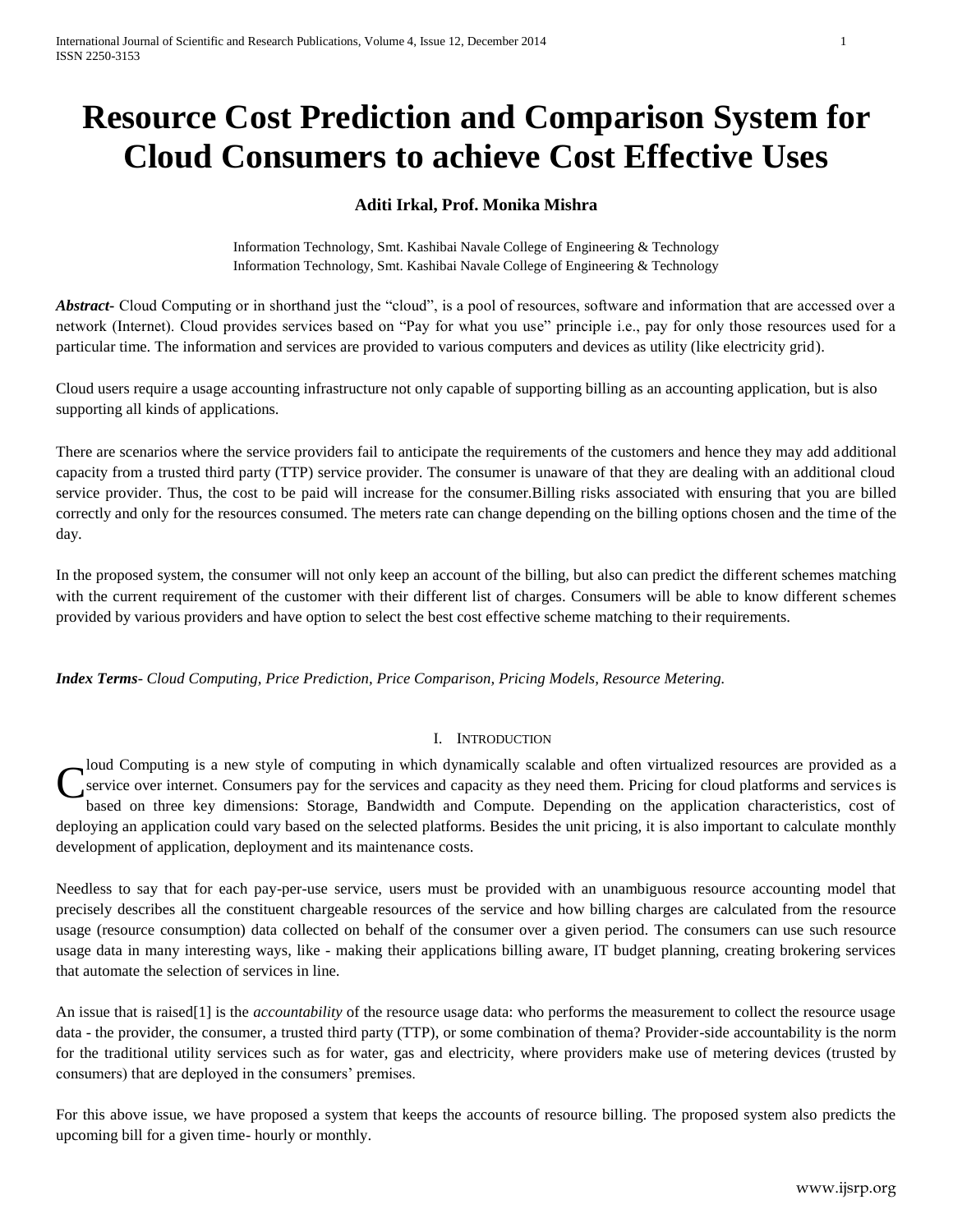Such system will help the consumers to maintain and control their IT budgets. Users may also search for other providers with the same resources with their costs charged.

## II. BACKGROUND

Different providers provided different models to show the accountability of chargeable resources. The charges are applied for the traffic consumption, operation consumption and network consumption. Many Authors brought up many solutions for calculating the resource consumption at client side and also schemes for comparing the costs of different providers in the market.

An approach to help non-expert users with limited or no knowledge on legal and virtual appliance image format compatibility issues to deploy their services flawlessly. If these solutions are brought together in a single platform, then the consumers those are non-expert users can also perform accounting and selecting the proper schemes in a single platform. Thus, reducing the burden of searching individual provider's site for checking of the costs.

The user's satisfaction can be evaluated through a utility measure which depends not only on the resource properties but also on the user's preference to choose certain providers, i.e., two providers with the same resource capacities and usage price may be considered different for a user due to the user's choice behavior and loyalty. Furthermore, the task of optimally pricing cloud resources to attract users and improve revenue is very challenging.

In this paper, we show different schemes for cloud resource metering and prediction of bills for a particular time and how a non-expert consumer can access the pricing details of the cloud resources from various providers and select the best suited scheme as per their requirements.

## III. LITERATURE SURVEY

In a cloud environment, the resources are charged for their use, i.e. "pay-as-you-use" strategy. It is necessary for a cloud consumer to know whether the bill charged by the provider is relevant to the use or not. Thus, there must be some metering service that extracts relevant data required for calculating resource usage.

In this section we will see different strategies used for billing the cloud resources and also the schemes used to compare the costs of different cloud providers.

In [1], Author speaks about the weak and strong resource accounting models. Consumer of cloud gets clear idea of the discrepancies in their resource billing. Hence consumers will become aware of the billing and IT budgeting. Dynamic adjustment of resource capacity throughout the life cycle of the cloud based application to stay within bounds of predetermined cost.

In [2], Author speaks about Cloud service composition, which includes several tasks such as discovering, compatibility checking, selection and deployment. Most of the find it difficult to select the best one among the hundreds of possible compositions available. Author includes several algorithms for the selection of the required resources, helps to non-expert users with limited or no knowledge to deploy their services faultlessly. Can only perform well when the number of given alternatives is given small and the number of objectives is limited.

Cloud pricing has attracted many researcher attentions. Existing papers discuss how the optimal pricing can be obtained with revenue gain to the providers. Yaug Feng [3], proposed a Nash equilibrium, which was used in monopoly, duopoly and oligopoly markets, showed that how providers change their prices according to the market competition.

Some previous work also refers to the dynamic pricing, which increases the efficiency of cloud resources. The mechanism is introduced by author [4], is based on reverse auction. The mechanism allows user to select the appropriate cloud vendors and decide price dynamically.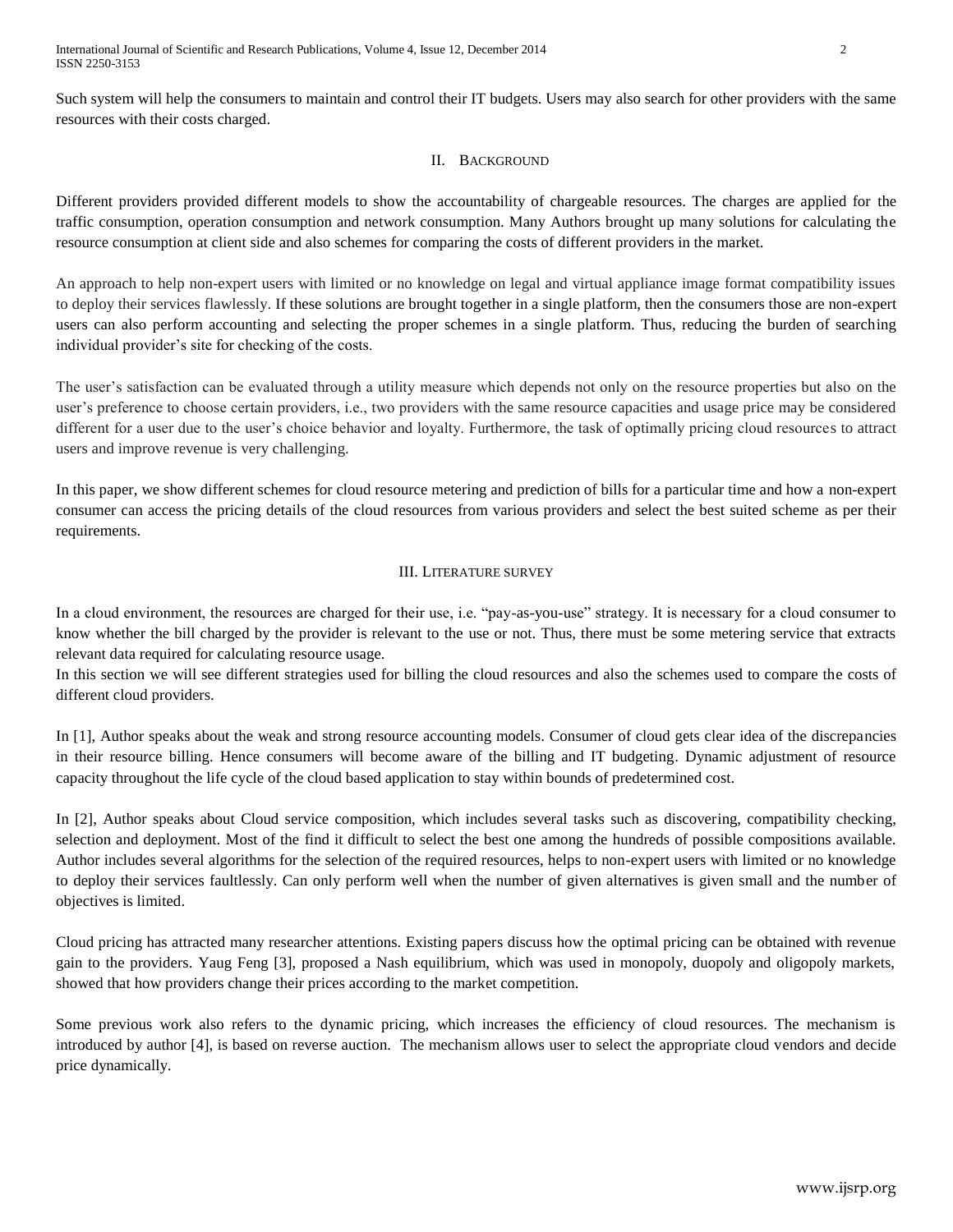Another approach that can be used for dynamic pricing is using game theory [5]. Using the game theory author tries to solve the problem between the competition of providers and propose dynamic pricing. This is done by Markov Decision Process that produces Markov Perfect Equilibrium.

Agent based cloud computing is concerned with design and development of software agents for bolstering the cloud service discovery, service negotiation and service composition. The advantage of using this is Software tools and testbeds are used for managing cloud resources, Complex cloud negotiation mechanism was deviced to support cloud commerce and a multicriteria search engine that accepts as its inputs functional, technical and budgetary requirements from consumers.

In [7], Author speaks about different pricing models and new pricing policies for federated cloud. The two pricing models are – fixed and dynamic models, where fixed pricing model fixes the 0070rices for a particular time horizon and where as dynamic pricing scheme allows to charge consumer with different prices for the same product depending on the characteristics of transaction. The pricing policies that the author introduces are On-demand (OD), Spot (S), and Reserved(R).

| Paper name       | Current        | Comparison<br>of     | Dynamic | Graphical      | Sync           |
|------------------|----------------|----------------------|---------|----------------|----------------|
|                  | <b>Bill</b>    | schemes<br>with      | Pricing | Representation |                |
|                  | <b>Status</b>  | different providers. |         | on Cost        |                |
| Consumer-        |                |                      |         |                |                |
| centric resource | Yes            | No                   | No      | Yes            | N <sub>o</sub> |
| accounting<br>in |                |                      |         |                |                |
| the cloud        |                |                      |         |                |                |
| Compatibility-   |                |                      |         |                |                |
| Aware<br>Cloud   |                |                      |         |                |                |
| Service          |                |                      |         |                |                |
| Composition      | Yes            | No                   | Yes     | Yes            | Yes            |
| under<br>Fuzzy   |                |                      |         |                |                |
| Preferences of   |                |                      |         |                |                |
| Users            |                |                      |         |                |                |
| Price            |                |                      |         |                |                |
| Competition in   |                |                      |         |                |                |
| Oligopoly<br>an  |                |                      |         |                |                |
| with<br>Market   | N <sub>o</sub> | Yes                  | Yes     | Yes            | N <sub>o</sub> |
| Multiple<br>IaaS |                |                      |         |                |                |
| Cloud            |                |                      |         |                |                |
| Providers        |                |                      |         |                |                |
| Mechanism        |                |                      |         |                |                |
| Design           |                |                      |         |                |                |
| Approach<br>to   |                |                      |         |                |                |
| Resource         | N <sub>o</sub> | Yes                  | Yes     | Yes            | No             |
| Procurement in   |                |                      |         |                |                |
| Cloud            |                |                      |         |                |                |
| Computing        |                |                      |         |                |                |
| A Novel Model    |                |                      |         |                |                |
| for Competition  |                |                      |         |                |                |
| and              | N <sub>o</sub> | Yes                  | Yes     | Yes            | N <sub>o</sub> |
| Cooperation      |                |                      |         |                |                |
| Cloud<br>among   |                |                      |         |                |                |
| Providers        |                |                      |         |                |                |

# IV. COMPARISON OF EXISTING SYSTEM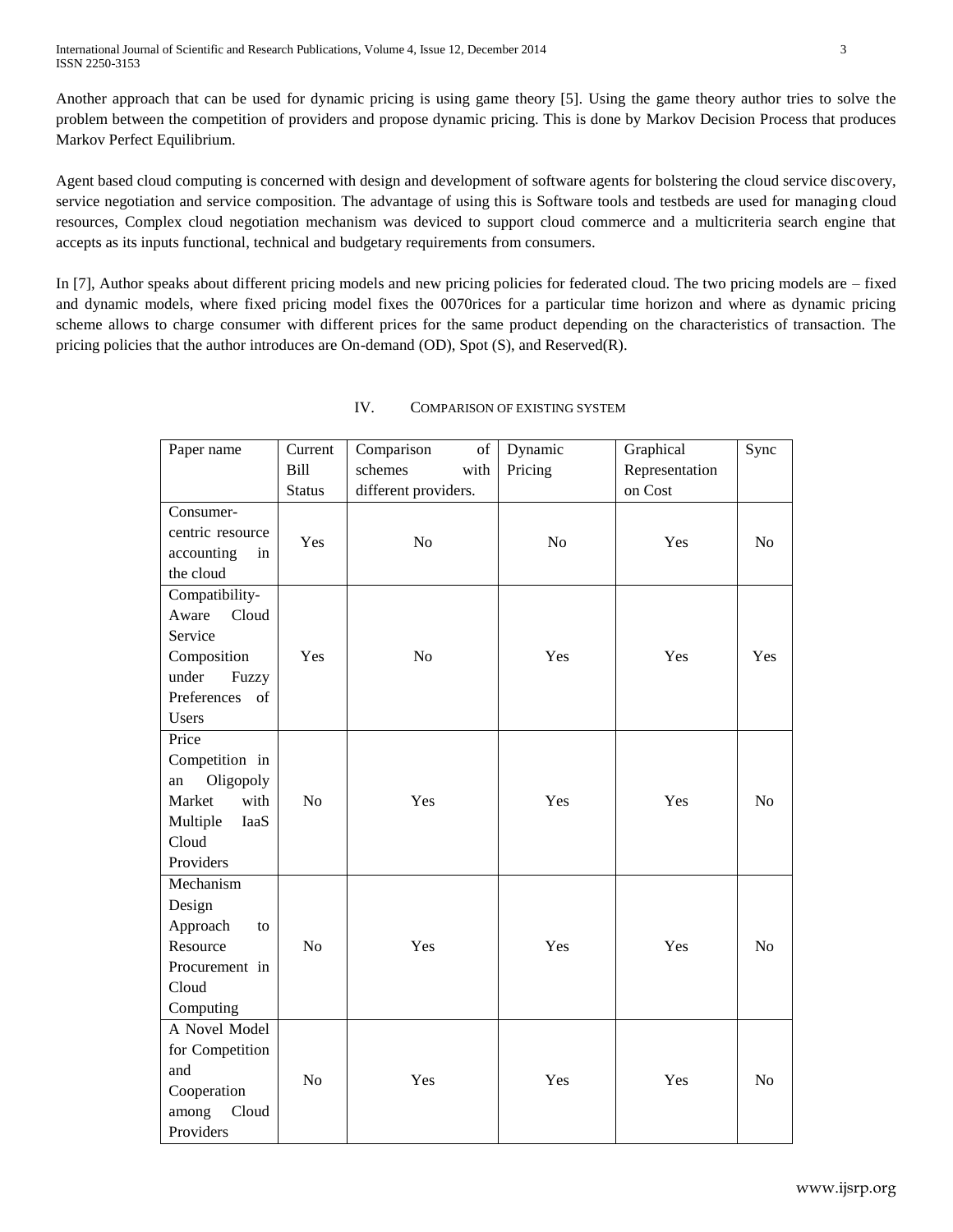| Agent-Based     |                |     |     |                |                |
|-----------------|----------------|-----|-----|----------------|----------------|
| Cloud           | No             | Yes | No  | N <sub>0</sub> | No             |
| Computing       |                |     |     |                |                |
| New<br>Pricing  | N <sub>0</sub> | Yes | Yes | N <sub>0</sub> | N <sub>o</sub> |
| Policies<br>for |                |     |     |                |                |
| Federated       |                |     |     |                |                |
| Cloud           |                |     |     |                |                |

Table 1 : Comparison chart of the existing systems.

#### V. PROPOSED SYSTEM

From the above survey, we can conclude that the cloud pricing has become an important topic of research and how to improve it is a challenge. We propose a system that provides the bill of the consumed resources, predicts the bill for a given time period and compares cost of resources from different providers for the purpose of increasing cost effective selection of the provider by the users.



Figure 1: Module Diagram of Proposed System.

As shown in the Figure 1, there are three important modules in the proposed system. Bill Predictor (BP), Resource Comparator(RC) and Sync Component. The BP module provides the consumers the current bill of the resources consumed by the consumer and also it predicts the bill for a given time period. The dynamic bill prediction is done based on three parameters, hourly, daily and monthly bill prediction. This module will tell the consumer how much budget would be required for the upcoming bill.

The second module is Resource Comparator(RC), which is used to compare different prices of various provider in a single platform so as to help consumers to select for the best suitable price for their requirements. The selection of the providers is could be carried out on the parameters like, most recently used resource combinations.

The Sync Component is the last module which is will link the system to the cloud providers. Its responsibility is to keep the repository consistent with latest metadata provided by cloud providers.

### VI. CONCLUSION

Cloud is a collection of resources called as "resource pool". Users hire resources based on "pay-as-you-use" strategy. In this survey, we studied different ways of pricing and how to select the best resource schemes from different providers. Selection of different schemes and making it automated will help non-expert users to hire the cloud resources easily and efficiently, and within their budget.